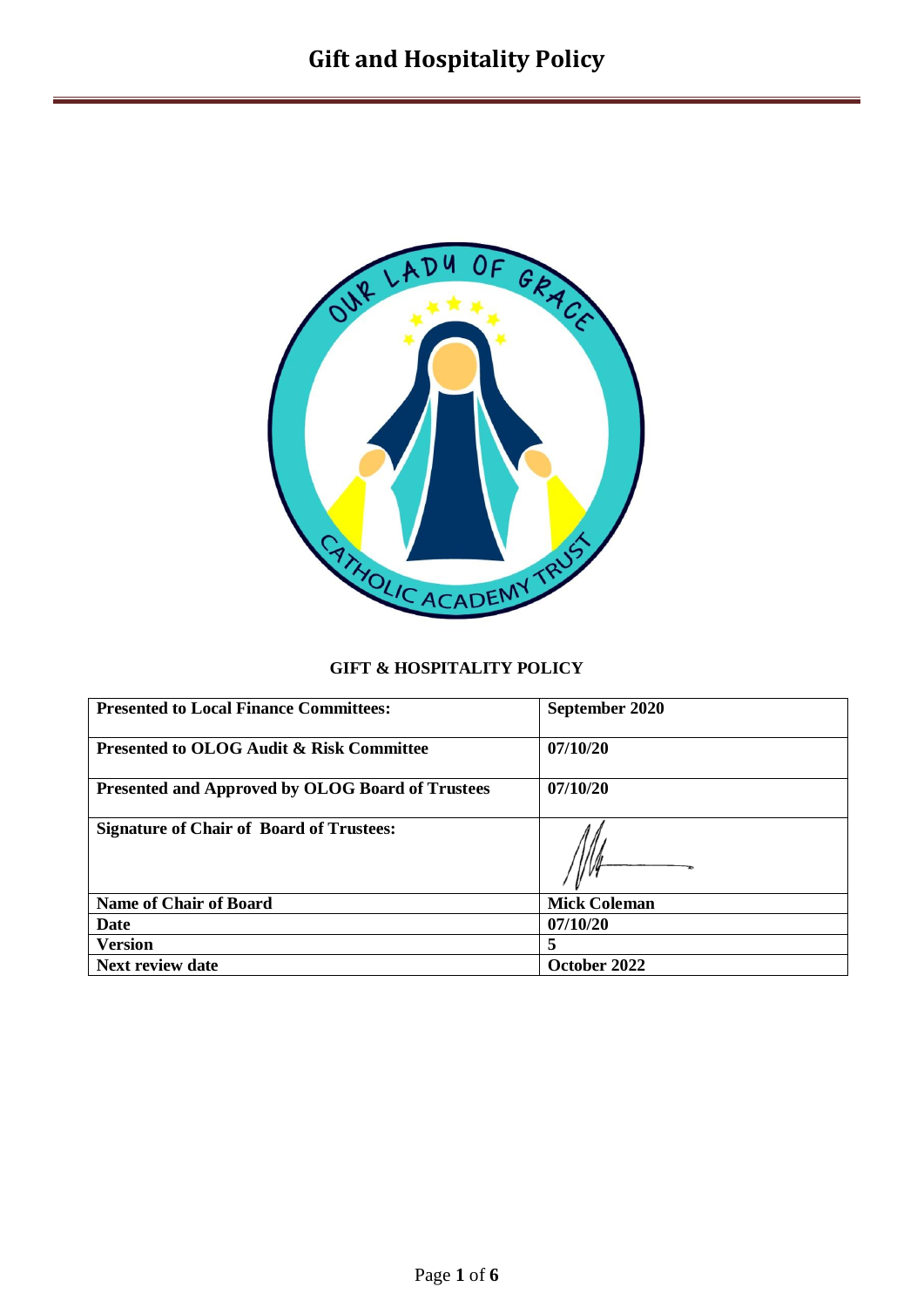### **Summary**

As a general guideline, business gifts and hospitality should not be accepted by any member of staff, except as provided for below.

The intention of the policy is to ensure that Our Lady of Grace Catholic Academy Trust can demonstrate that no undue influence has been applied or could be said to have been applied by any supplier or anyone else dealing with the Academy.

The Academy should be able to show that all decisions are reached on the basis of value for money or such other reasonable and relevant considerations, and for no other reason. Any consideration of whether or not the principles of this Policy have been breached will be determined by reference to this provision.

As this policy is closely linked to the Bribery Act 2010, key parts of the Act have been included in this policy as an appendix (See Appendix 1 –The Bribery Act essentials). Implications of non-adherence to the Bribery Act 2010 is detailed in the attachment (note that bribery is a criminal offence).

Any breach of this Policy could lead to disciplinary action and may constitute gross misconduct.

### **General Principles**

Employees shall not use their authority or office for personal gain and shall seek to uphold and enhance the standing of the Academy by:

- 1. Maintaining an unimpeachable standard of honesty and integrity in all their business relationships
- 2. Complying with the letter and spirit of the law, and contractual obligations, rejecting any business practice that might be deemed improper.
- 3. At all times in their business relationships acting to maintain the interests and good reputation of the Academy.
- 4. Any employee who becomes aware of a breach of policy must report this immediately to his or her manager who will instigate investigations as necessary.
- 5. Any personal interest that may impinge or might reasonably be deemed by others to impinge on an employee's impartiality or conflict with the duty owed to the Academy in any matter relevant to an employee's duties (such as conflicting business interests) should be declared in writing. Any member of staff who is aware of any business dealings conferring personal gain, or involving relatives or associates of members of staff must supply details of such transactions for entry into the Register of Business Interests.
- 6. Employees are permitted to accept gifts, rewards or benefits from members of the public or organisations the Academy has official contacts with only where they are isolated gifts of a trivial character (such as diaries or calendars). Gifts should not therefore be accepted if they appear to be disproportionately generous or could be construed as an inducement to effect a business decision.
- 7. Where purchased items on behalf of the Academy include a "free gift", such gifts should be either used for Academy business or handed to the Academy to be used at charity raffles etc, and not for personal use.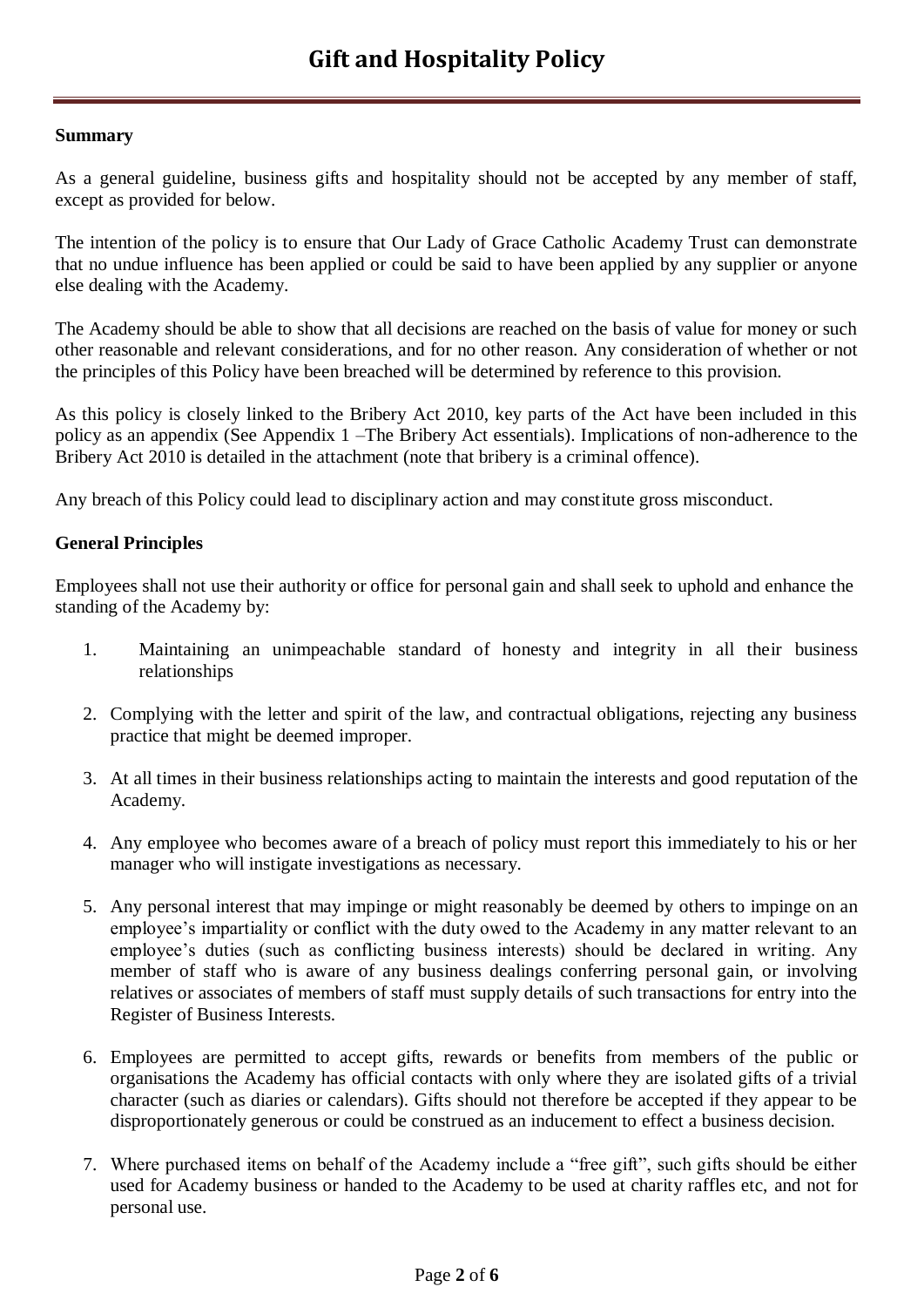- 8. In relation to conventional hospitality (lunches, outings, tickets for events etc.) provided that it is normal and reasonable in the circumstances they may be accepted. Such invitations should not be accepted where there is no reasonable business justification for doing so, where an invitation is disproportionately generous, or where the invitation could be seen as an inducement to affect a business decision.
- 9. Any hospitality other than of a nominal value (up to £50) or facilities provided during the normal course of business should be reported for an entry in the Register of Business Interests.

## **Guidance on what level of hospitality is acceptable from a third party**

The following general rules apply and must guide decisions on receipt of gifts and hospitality as an employee of the Academy:

- To accept gifts should be the exception. You may accept small 'thank you' gifts of token value, such as a diary, a coffee mug or bunch of flowers, not over £50 in value. You should notify the Chief Finance Officer of any gift or hospitality over this value for entry in the Register of Gifts and Hospitality.
- Always say "no" if you think the giver has an ulterior motive. Be sensitive to the possibility that the giver may think that even small gifts or simple hospitality will elicit a more prompt service or preferential treatment.
- Never accept a gift or hospitality from anyone who is, or may be in the foreseeable future, tendering for any contract with the Academy, seeking employment with the Academy or is in dispute with the Academy, even if you are not directly involved in that service area.
- Where items purchased for the Academy include a 'free gift', such a gift should either be used for Academy business or handed to the School Business Manger to be used for charity raffles.
- If you are in doubt about the acceptability of any gift or offer of hospitality it is your responsibility to consult the CFO or Headteacher.

A gauge of what is acceptable in terms of hospitality is whether this Academy would offer a similar level of hospitality in similar circumstances.

- Occasional working lunches with customers, providers or partners are generally acceptable as a way of doing business provided they are not to an unreasonable level or cost.
- Invitations to corporate hospitality events must each be judged on their merit. Provided the general rules have been taken into account, it may be acceptable to join other company/organisation guests at:
	- a. sponsored cultural and sporting events, or other public performances, as a representative of the Academy;
	- b. special events or celebrations.

But, consider the number of these events, and always take into consideration what public perception is likely to be if they knew you were attending.

 Acceptability depends on the appropriateness of the invitations, in terms of the level of hospitality, the frequency and the status of the invited employee. In all such cases the Headteacher or the Chair of Trustees (as appropriate) must be consulted.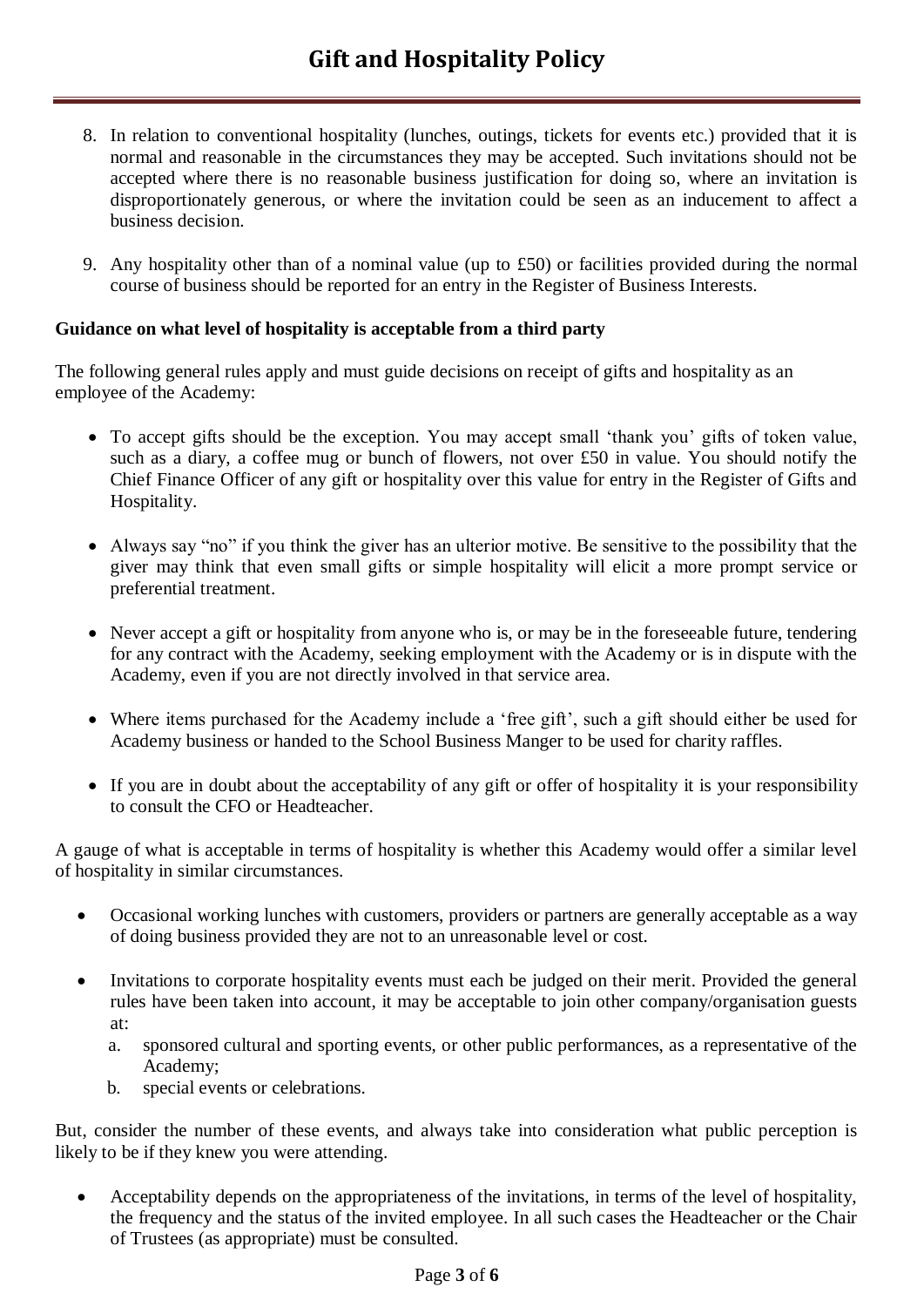- Paid holidays or concessionary travel rates are not acceptable. Neither are offers of hotel accommodation nor the use of company villas/apartments.
- If you are visiting a company to view equipment that the Academy is considering buying, you should ensure that expenses of the trip are paid by the Academy. Acceptance of refreshments and/or a working lunch may be acceptable, but care must be taken to ensure that the Academy's purchasing and/or tender procedures are not compromised.
- Acceptance of sponsored hospitality that is built into the official programme of conferences and seminars related to your work are acceptable.
- Offers to speak at corporate dinners and social gatherings, or events organised by, for example, a professional body, where there is a genuine need to impart information or represent the Academy must be agreed in advance with a Headteacher or the Chair of Trustees (as appropriate). Where your spouse or partner is included in the invitation, and approval has been given for you to attend, it will be acceptable for your spouse or partner to attend as well, but if expenses are incurred, these will be met personally.
- Any invitation you accept should be made to you in your professional/working capacity as a representative of the Academy.

**Guidance on what level of hospitality is acceptable provided by the school to staff and third parties** The general rules described above must apply and must guide decisions on providing gifts and hospitality to employees and third parties by the Academy.

Acceptable hospitality to staff includes staff celebration and events (Christmas, end of year, OFSTED, retirement of a long serving member of staff or governor/trustee, amongst others); and may be in the form of meals and soft drinks and small tokens of appreciation.(eg. flowers, trophy), it however must not include alcohol. The cost of such celebrations will only be funded by the academies unrestricted fund up to a maximum of £1,000 per school per annum.

Staff subsistence, including refreshments on staff Inset days are funded from the academies relevant restricted funds.

This Policy will be reviewed by the Finance, Audit & Risk Committee on a 2-yearly cycle and must be signed by the Chair of Trustees.

### **Links with other policies:**

| <b>Financial Regulations</b>   | Grievance Discipline & Capability Procedures |                              |
|--------------------------------|----------------------------------------------|------------------------------|
| Whistle Blowing Policy         | Anti-Theft and Fraud Policy                  |                              |
| <b>Child Protection Policy</b> | Confidentiality Policy                       |                              |
| Not for Profit Policy          | Conflict of Interest Policy                  | <b>Financial Regulations</b> |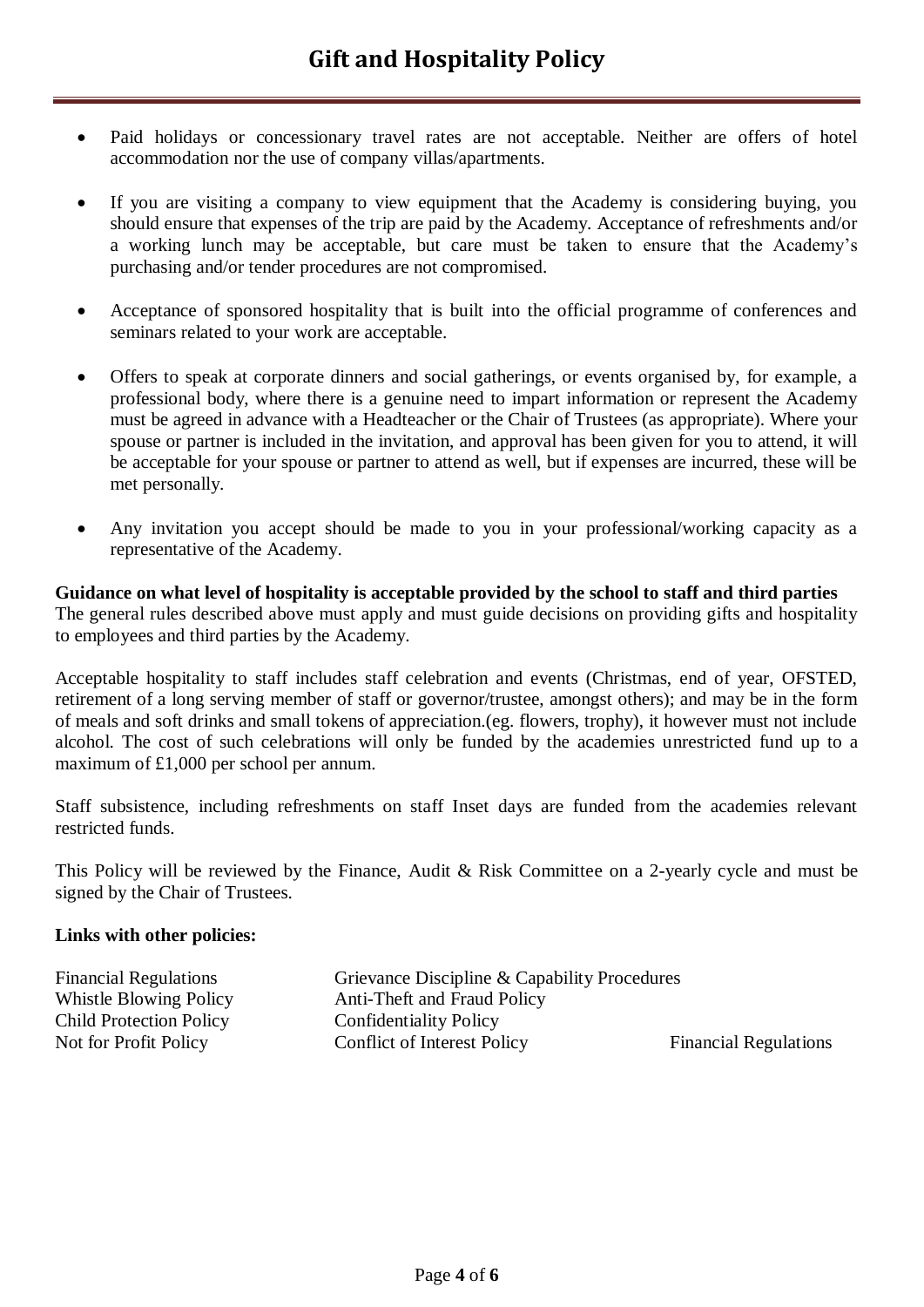### **APPENDIX 1** - **The Bribery Act 2010 - essentials**

# **INTRODUCTION**

- This section sets out the Trust policy and advice to employees in dealing with bribery or suspected bribery. This policy details the arrangements made in the Trust for such concerns to be raised by employees or members of the public.
- The Bribery Act 2010 introduces a new, clearer regime for tackling bribery that will apply to all businesses based or operating in the UK. It covers all sorts of bribery, the offering and receiving of a bribe, directly or indirectly, whether or not it involves a public official, in the UK or abroad. There are offences by individuals (and a corporate offence for corporates and partnerships), and penalties for non-compliance are serious.
- Bribery is a criminal offence for both individuals and commercial organisations and can be punished with imprisonment of up to 10 years or unlimited fines. If any employee was accused of bribery, the Trust reputation might be damaged considerably, and subsequent enforcement action will be time-consuming and hinder the Trust from focussing on its core business and service delivery.

## **DEFINITIONS**

Definitions for bribery and corruption vary. Some common definitions are:

- **Bribery** "Inducement for an action which is illegal, unethical or a breach of trust. Inducements can take the form of gifts, loans, fees, rewards or other advantages".
- **Corruption** This can be broadly defined as the offering or acceptance of inducements, gifts, favours, payment or benefit-in-kind which may influence the action of any person. Corruption does not always result in a loss. The corrupt person may not benefit directly from their deeds; however, they may be unreasonably using their position to give some advantage to another.
- It is a common law offence of corruption to bribe the holder of a public office and it is similarly an offence for the office holder to accept a bribe.

The Trust has procedures in place that reduce the likelihood of bribery occurring. These include Financial Regulations, documented procedures, a system of internal control (including Internal and External Audit) and a system of risk assessment. In addition, the governing body seeks to ensure that a comprehensive Anti-Bribery culture exists throughout the Trust.

# **OFFENCES UNDER THE BRIBERY ACT 2010**

The following business practices constitute criminal offences under the Bribery Act 2010 and are therefore prohibited:

### *1. Offences of bribing another person*

Case 1 is where an employee offers, promises or gives a financial or other advantage to another person and intends the advantage (i) to induce that or another person to perform improperly a relevant function or activity, or (ii) to reward that or another person for the improper performance of such a function or activity. Case 2 is where an employee offers, promises or gives a financial or other advantage to another person and knows or believes that the acceptance of the advantage would itself constitute the improper performance of a relevant function or activity by that person.